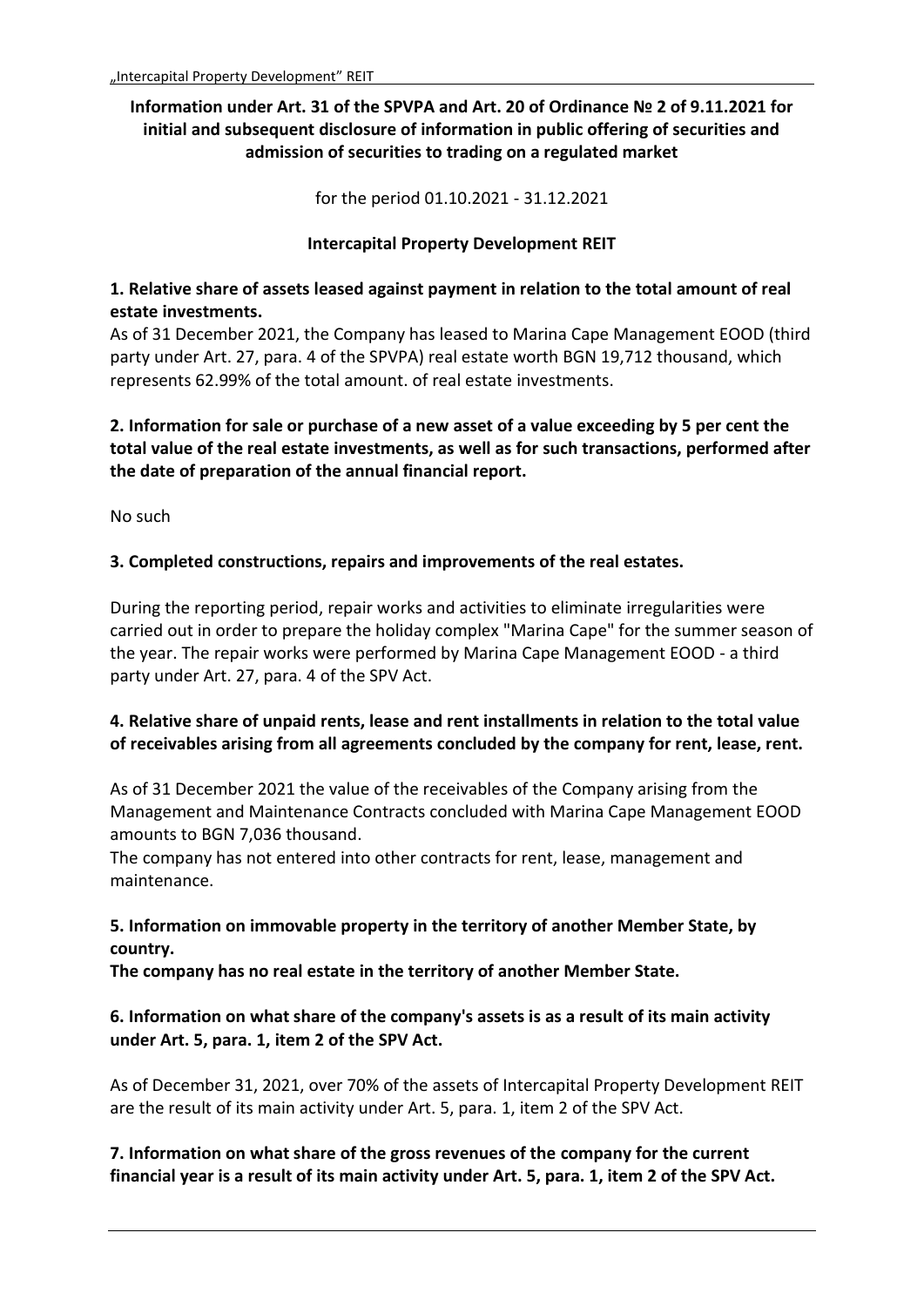As of 31.12.2021 over 70% of the gross revenues of Intercapital Property Development REIT are as a result of its main activity under Art. 5, para. 1, item 2 of the SPV Act.

### **8. Information on collateral or loans provided to third parties.**

During the reporting period, Intercapital Property Development REIT did not secure foreign liabilities and did not provide loans to third parties.

### **9. Information on issued debt securities admitted to trading on a regulated market.**

During the previous reporting period, the second corporate bond issue was issued with a nominal and issue value of EUR 6,000,000, divided into 6,000 ordinary, unprivileged, registered, dematerialized, secured, interest-bearing, non-convertible, freely transferable bonds with a nominal value of - 1000 Euro. The nominal annual interest rate is fixed at 6.00% and interest payments every 6 months, the term of the bond issue is 60 months. During the reporting period, Intercapital Property Development REIT did not issue debt securities admitted to trading on a regulated market.

## **10. Term, amount and purpose (acquisition and commissioning of the acquired property) of a bank loan received by the company.**

During the reporting period, Intercapital Property Development REIT did not receive bank loans.

# **11. Information on the amount of the investment in securities issued or guaranteed by a Member State and in bank deposits with banks entitled to operate in the territory of a Member State.**

As of December 31, 2021, Intercapital Property Development REIT has not invested in securities issued or guaranteed by a Member State and in bank deposits with banks that are entitled to operate in the territory of a Member State.

## **12. Information on the amount of investment in mortgage bonds admitted to trading on a trading venue in a Member State, relative to the total amount of the company's assets.**

As of December 31, 2021, Intercapital Property Development REIT has not invested in mortgage bonds admitted to trading on a trading venue in a Member State.

## **13. Information on the amount of the investment in other special purpose vehicles investing in real estate, in relation to the total amount of the company's assets.**

As of December 31, 2021, Intercapital Property Development REIT has not invested in other special purpose vehicles investing in real estate.

# **14. Information about the amount of the investment in a specialized company under Art. 28 of the SPV Act from the SPV Act, in relation to the total amount**

**As of 31/12/2021 ICPD does not own shares in specialized subsidiary according to para ZDSICDS**